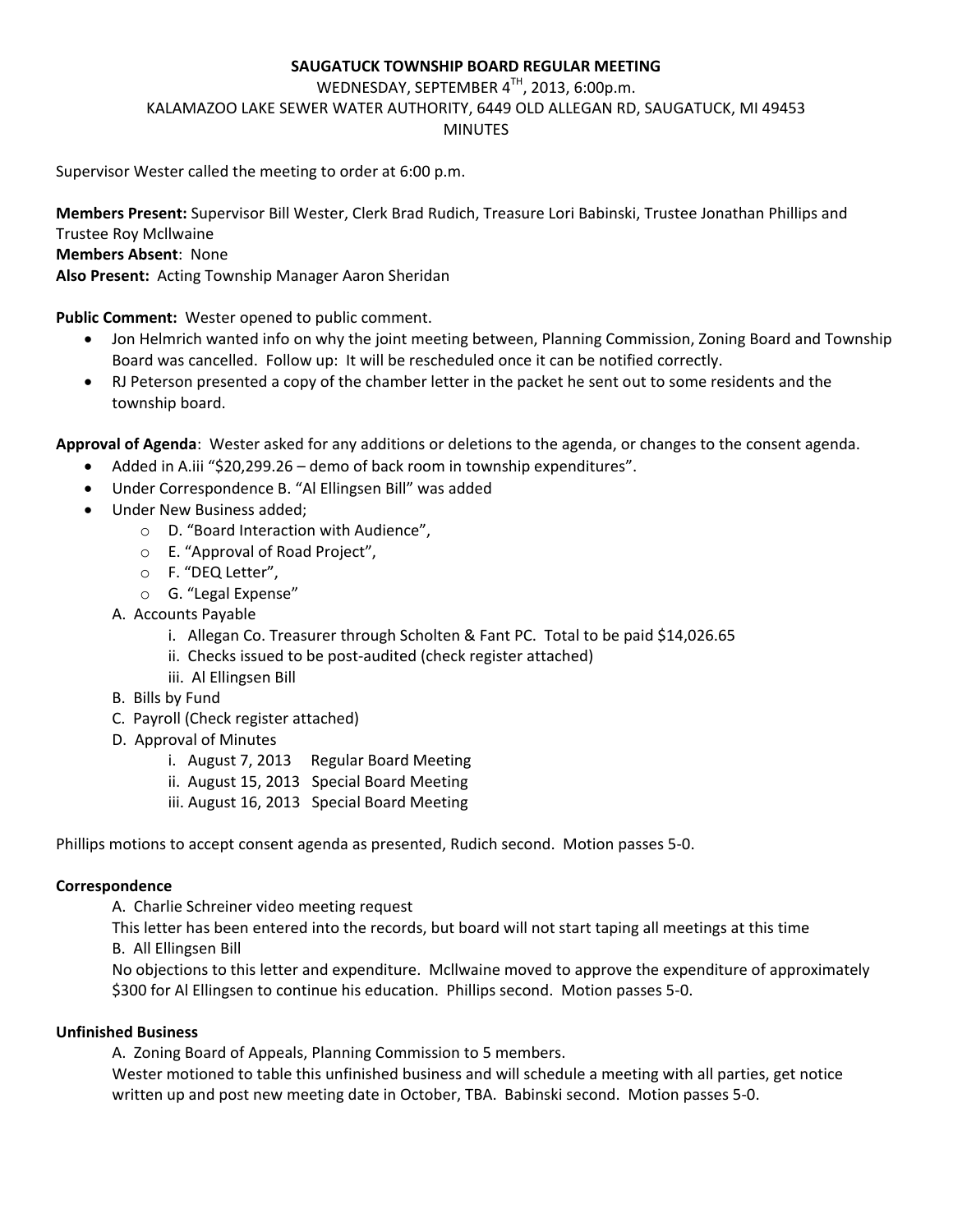#### **New Business**

A. E-Mail Blast

This will continue to work as it had previously. Township will always make its best effort to get it out as a courtesy to township residents.

B. Saugatuck Douglas Chamber of Commerce solicitation of funds for dredging.

Board said dredging will be left up to tax payers and not the township board. They are neither condoning nor rejecting, but do acknowledge the letter.

C. Maple Street Road Update

The township may get some reimbursement from FEMA. While it is a city project, the road serves mostly township residents. The cost will be shared with the city. It's estimated of the \$181,000total project, \$64,020 could be potentially covered by FEMA and remainder will be split between city and township. The street will be repaired and will provide better drainage by fall, and alternative access will be provided.

D. Board Interaction with audience

Mcllwaine requested the board talk with and seek knowledge from the audience while speaking on some matter, more than it is done currently.

E. Approval of Road Projects

Sheridan needed approval of the lowest bid on the upcoming road project. The lowest bid came in under bid at \$12, 480. Rudich motioned to accept the bid for \$12,480 for gravel of township and issuance of payment. Phillips second. Motion passes 5-0.

F. DEQ Letter

Rudich moved to table this item until the next meeting after they can get legal opinion. Wester second. Motion passes 5-0.

G. Legal Expenses

Current legal expenses at \$8761. Bultje has billed an addition \$1331 which should be covered by insurance. There was no board approval for this. Township board is going to draft a letter that requests Bultje bill the insurance company and not the township.

## **Committee Reports**

A. Planning Commission. Discussed sign ordinances and minor/major private roads and private lot setbacks.

B. Road Commission. There has been one call from  $128<sup>th</sup>$  complaining that the road had settled, although the call did come from Manlius Township.

C. Interurban. Ridership had its second busiest July on record (since 2011). A new replacement vehicle has been purchased which was funded mostly by state & federal funds.

D. Fire Board. The employment contract was approval for new fire chief. They viewed a fire boat demonstration, which was very informative. Mutual aid agreement was reached with Allegan Co Sheriff Marine, working together with township and fireboats. The October fundraising event with happen with help of Hickory Pit donation and it will be a rib dinner.

E. Harbor Authority Liaison. New buoy plan for 38 Coast Guard has been accepted, 11 in Saugatuck and 27 in Douglass. Voted yes to file a grant application to build a new fishing pier in Schultz park. USACE recently completed some dredging at the Kalamazoo River mouth using funds from hurricane Sandy relief. Full report available upon request..

F. Supervisors Report. None

G. County Commissioner Dean Kapinga. The pager enhancement system for Fire Dept is up. The jail planner has been helping in planning with new jail. Their IT department received an awarded placing them 2<sup>nd</sup> in the nation.